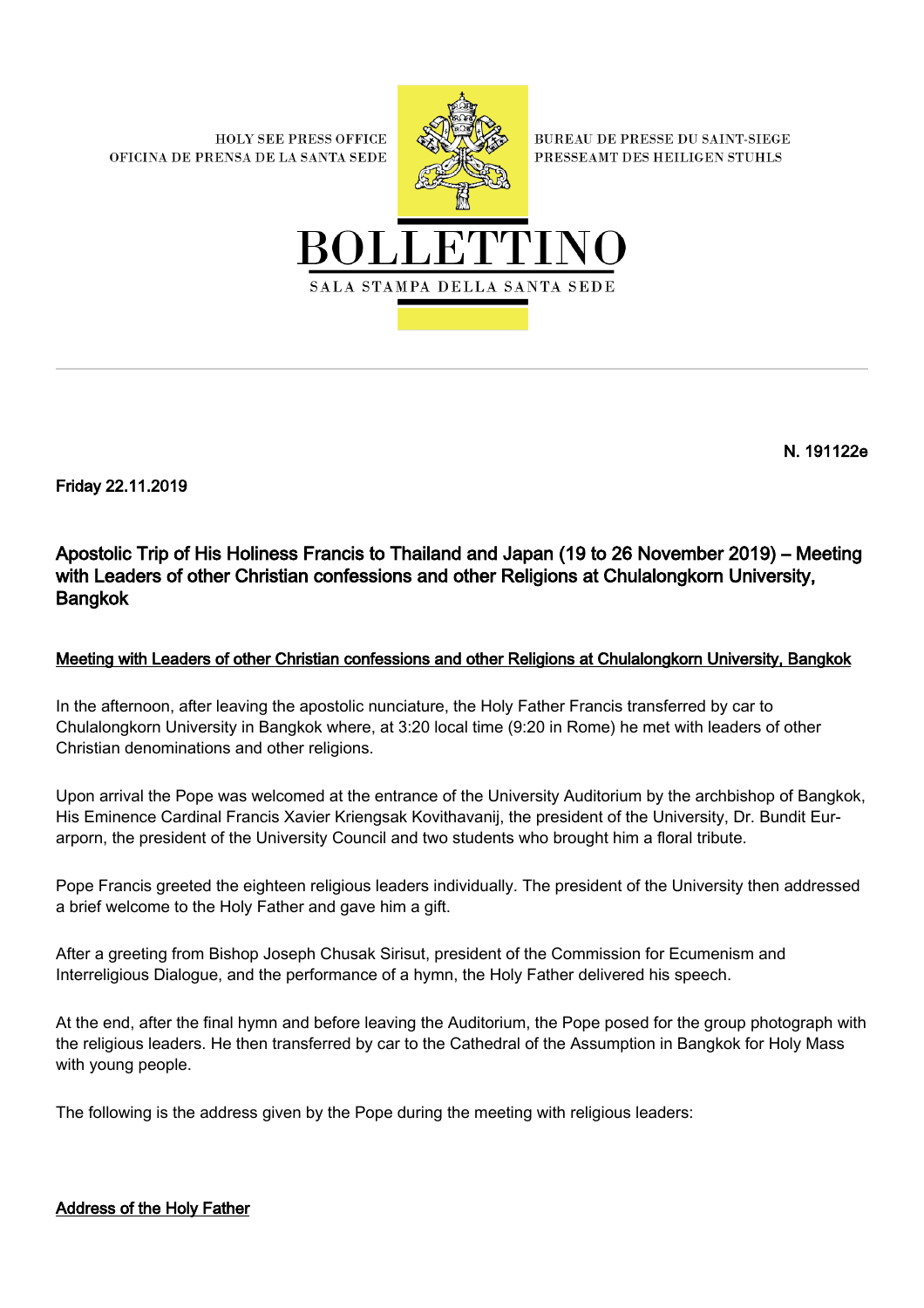Your Eminence, Your Excellencies, Distinguished Representatives of the different Religious Confessions, Representatives of the University Community, Dear Friends,

Thank you for your warm welcome. I am grateful to Bishop Sirisut and to Dr Bundit Eua-arporn for their kind words of introduction. I am grateful as well for the invitation to visit this renowned university and the students, instructors and staff who enliven this place of study. I am also grateful to them for granting me this opportunity to meet representatives of the various Christian communities and the leaders of other religions, who honor us by their presence. I thank you for coming and I express my deep esteem for the precious cultural heritage and the spiritual traditions to which you are heirs and witnesses.

One hundred and twenty-two years ago, in 1897, King Chulalongkorn, for whom this university is named, visited Rome and met Pope Leo XIII in audience, the first time that a non-Christian Head of State was received in the Vatican. May the memory of that significant encounter, as well as that of his reign, whose virtues included the abolition of slavery, challenge us, in our own time, to pursue the path of dialogue and mutual understanding. And to do so in a spirit of fraternal solidarity that can help end the many present-day forms of slavery, especially the scourge of human trafficking.

The need for mutual respect, esteem and cooperation between religions is all the more pressing for humanity today. Our world faces complex challenges such as economic and financial globalization and its grave consequences for the development of local communities; rapid advances in technology – which seemingly promote a better world – and the tragic persistence of civil conflicts, whether these involve movements of migration, refugees, famine or outright war. Then, too, there is the degradation and destruction of our common home. These challenges remind us that no region or sector of the human family can look to itself or its future in isolation from or immune to others. All these situations require us to be bold in devising new ways of shaping the history of our time without denigrating or insulting anyone. Long gone are the days when when an insular mode of thought could determine an approach to time and space and appear to offer a valid way of resolving conflicts. Now is the time to be bold and envision the logic of encounter and mutual dialogue as the path, common cooperation as the code of conduct, and reciprocal knowledge as a method and standard. In this way, we can provide a new paradigm for resolving conflicts and help foster greater understanding and the protection of creation. In this regard, religions, like universities, have much to offer, without having to renounce their specific character and special gifts. Everything we do in this regard will be a significant step towards guaranteeing younger generations their right to the future, while serving the cause of justice and peace. Only in this way will we provide the young with the tools they need to be in the forefront of efforts to create sustainable and inclusive lifestyles.

The times in which we live summon us to build solid foundations, anchored on respect for, and recognition of, the dignity of persons, the promotion of an integral humanism alert to and concerned for the protection of our common home, and a responsible stewardship that preserves the beauty and richness of nature as a right fundamental for existence. The great religious traditions of our world bear witness to a transcendent and widely shared spiritual patrimony that can make a solid contribution in this area, if only we are able to encounter one another without fear.

All of us are called not only to heed the voice of the poor in our midst: the disenfranchised, the downtrodden, the indigenous peoples and religious minorities, but also to be unafraid to create opportunities, as is already quietly occurring, to work hand in hand. For our part, we are asked to embrace the moral imperative of upholding human dignity and respecting the rights of conscience and religious freedom. We need to create spaces where we can let in a breath of fresh air, in the certainty that all is not lost. For "human beings, while capable of the worst, are also capable of rising above themselves, choosing again what is good, and making a new start, despite their mental and social conditioning" (Laudato Si', 205).

Here in Thailand, a country of great natural beauty, I would like to highlight one distinctive feature that I consider